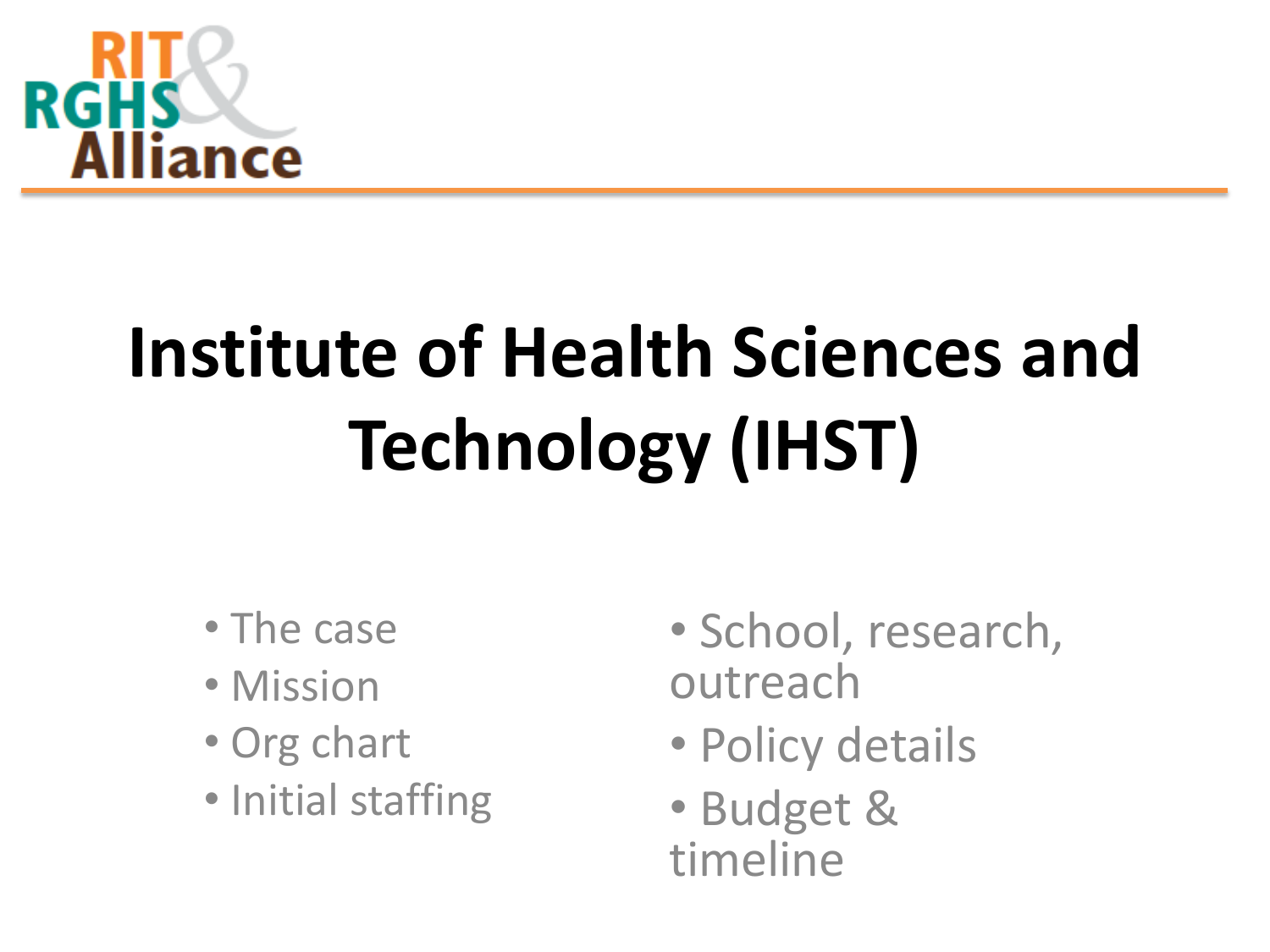

#### **The Case for an Institute for Health Sciences & Technology**

- Academic and clinical strengths of both institutions
- Shortage of health-care professionals, particularly those in the allied areas such as physician's assistants, diagnostic sonography, medical technology, medical imaging, medical informatics, etc.
- Opportunity: translational research and innovation work to develop new solutions in the healthcare industry; e.g., developing and deploying new technologies in support of the 'smart hospital'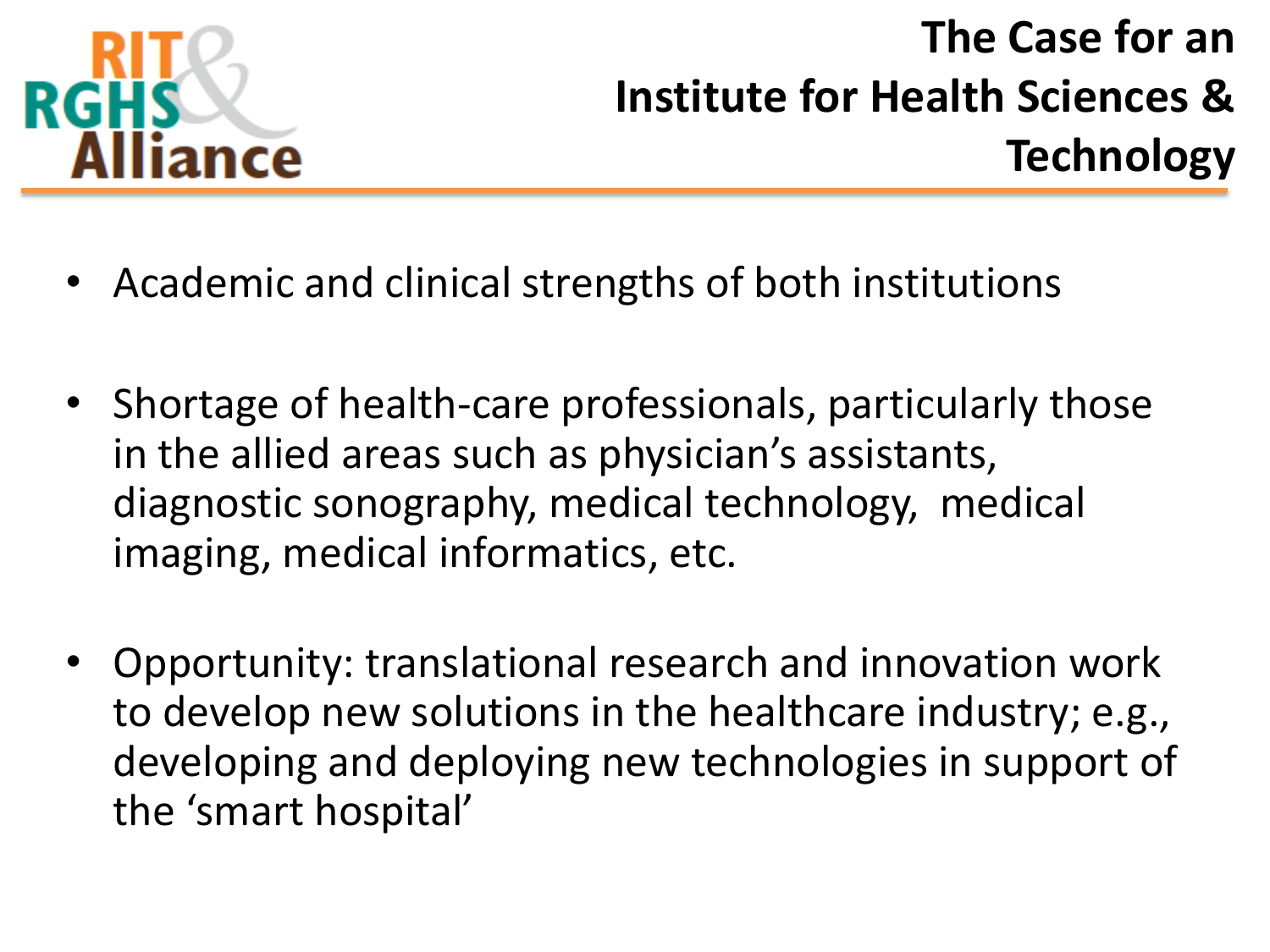

## **Mission**

**Mission**: The Institute of Health Sciences and Technology will prepare the next generation of healthcare professionals by providing innovative educational and clinical learning experiences, with a strong background in translational research and discovery and the application of evidencebased practices in community health.

- Conduct breakthrough translational healthcare research consistent with RIT's long history of productivity in and dedication to applied research
- Invent unique healthcare technology
- Deliver world–class healthcare education
- Redefine healthcare quality processes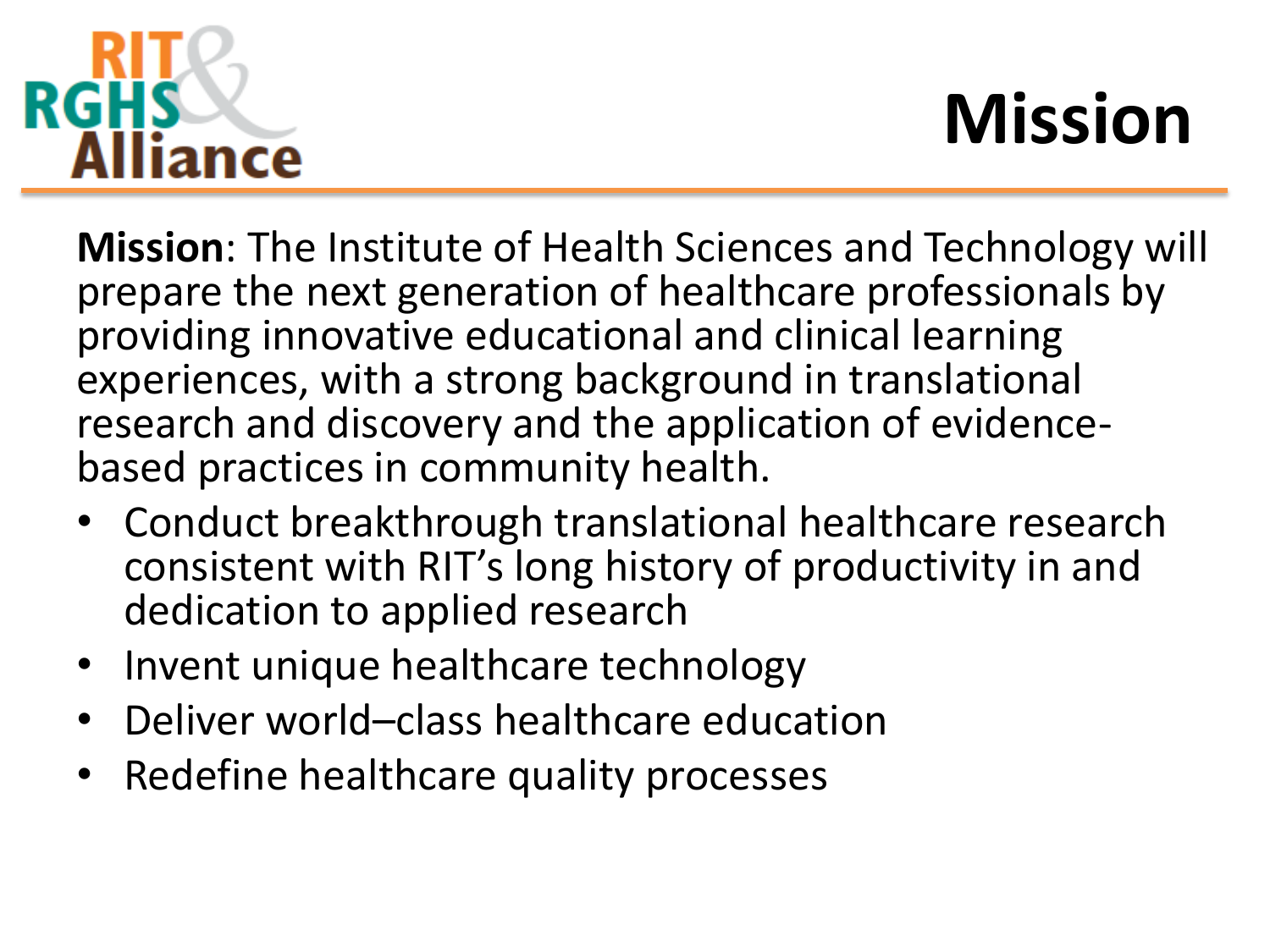

### **IHST Organization Chart**

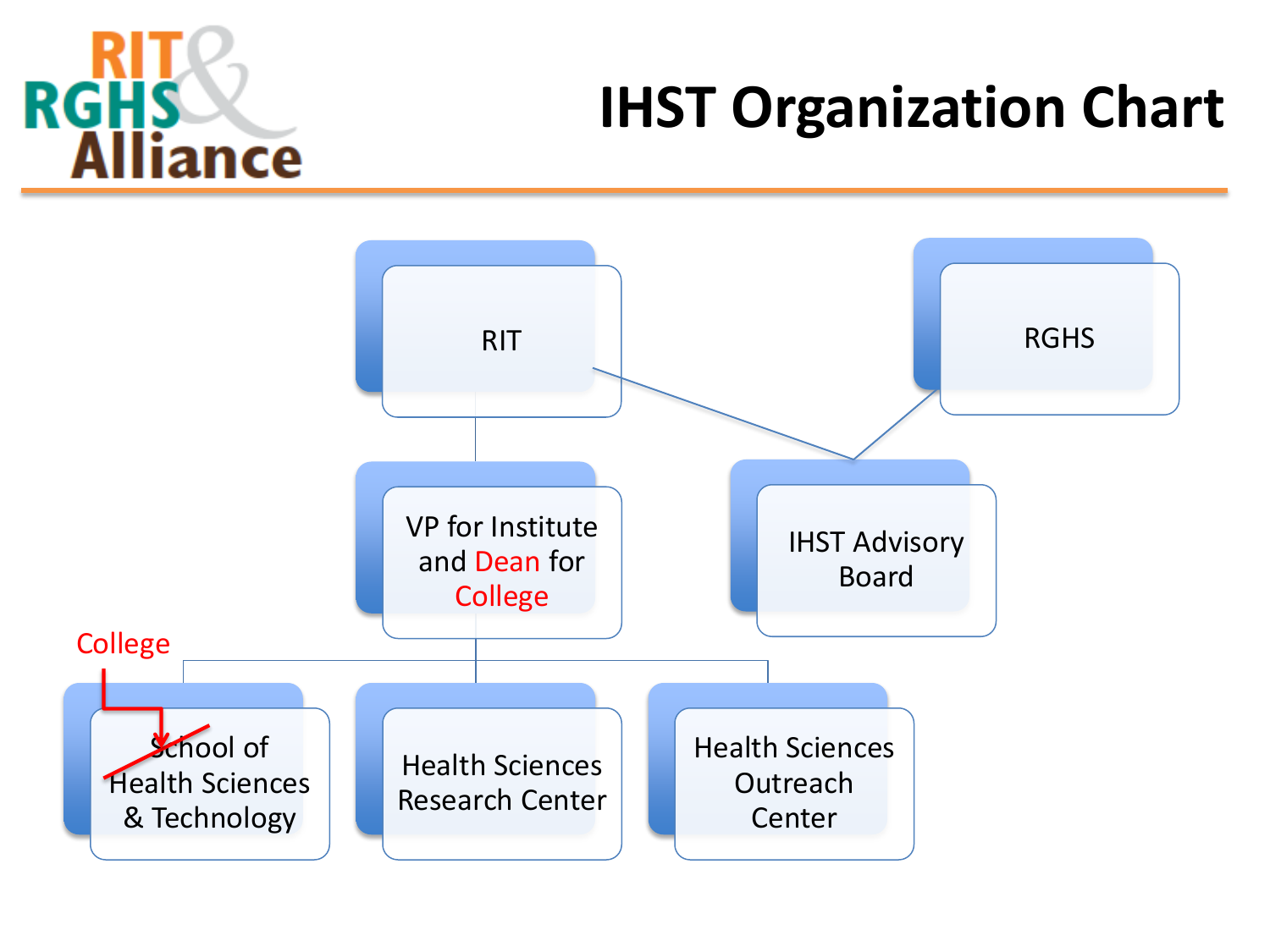

# **Initial staffing**

- Institute headed by Vice President; will also be Dean of the College of Health Sciences and Technology
- Initially, VP will also direct HS Research Center and HS Outreach center; eventually these will be filled
- Institute advisory board to be co-chaired by RIT President and RGHS; will guide the Institute
- Institute will be housed inside Academic Affairs and report to Provost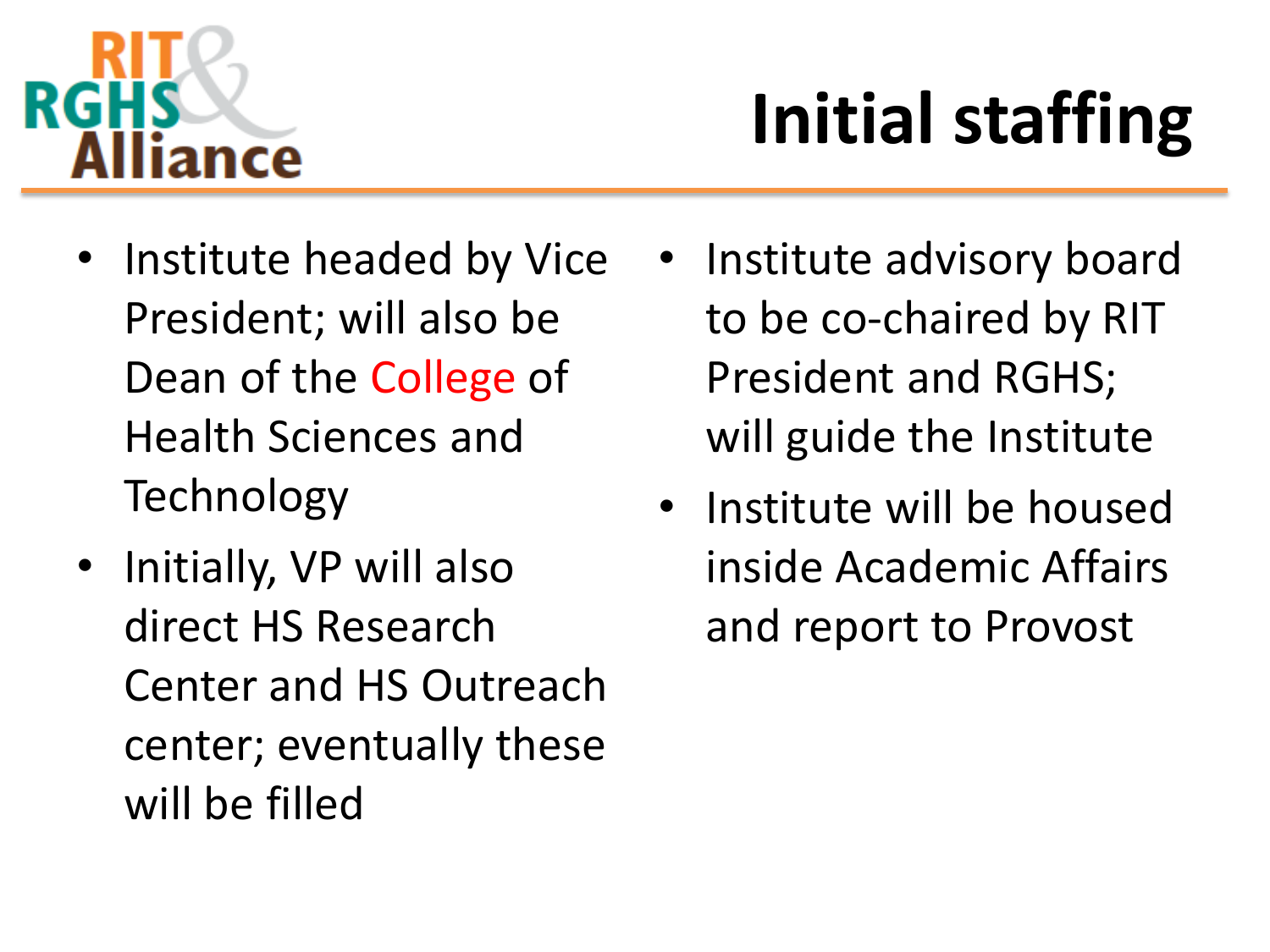

### **College of Health Sciences and Technology**

#### **Existing programs:**

- Diagnostic Medical Sonography/Echocardiography
- Nutrition/Dietetics
- Biomedical Sciences/Medical Technology
- Clinical Chemistry
- Health Systems Administration
	- Quality management
- Physician Assistant
- Clinical Research Management
- Medical Illustration
- Other appropriate programs may be affiliated with IHST

#### **Proposed new collaborative programs:**

- Exercise/Rehab Science
- Medical Imaging
- Biomedical Sciences
- PA Post-Grad Surgical Residency
- Medical Informatics

#### **Future possible programs:**

- Public or global health
- Nursing and/or Nursing Practitioner
- Physical/Occupational Therapy
- Pharmacy
- Surgical Technology/Imaging
- Technology
- Pathologist Assistant
- **Medical Physics**
- Medical Devices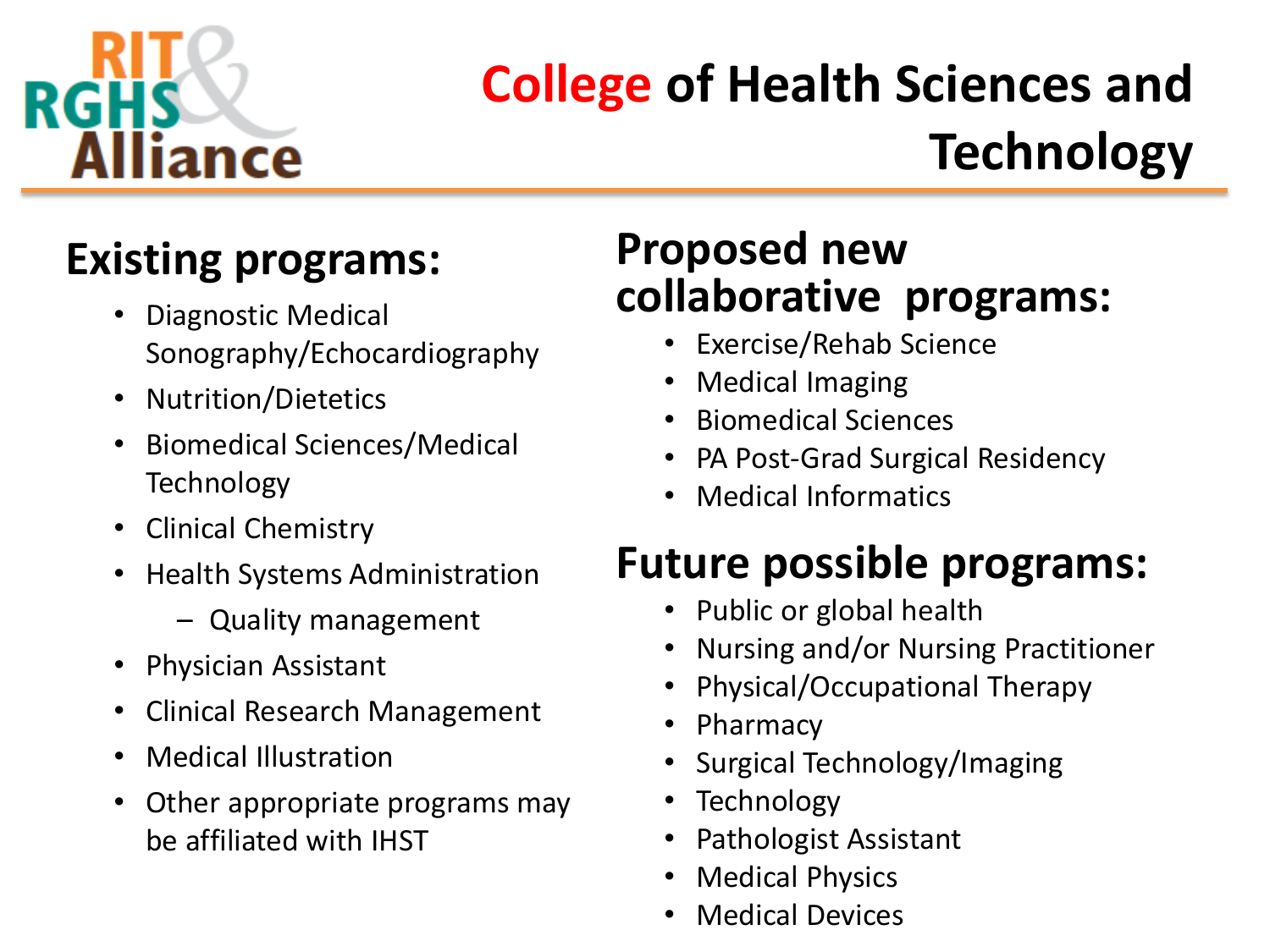

### **IHS&T: Health Sciences Research Center**

#### **Some focus areas of research excellence**

- Infectious Disease and Immunology (RGHS)
- Cancer, Cancer Vaccines and Blood Disorders (RGHS)
- Cardiovascular Disease (RGHS)
- Health Systems Engineering (RIT and RGHS)
- Biotechnology, Bioengineering, Imaging Science, Computing and Information Science (RIT)
- Deaf Technologies (RIT)
- Medical Devices (RIT)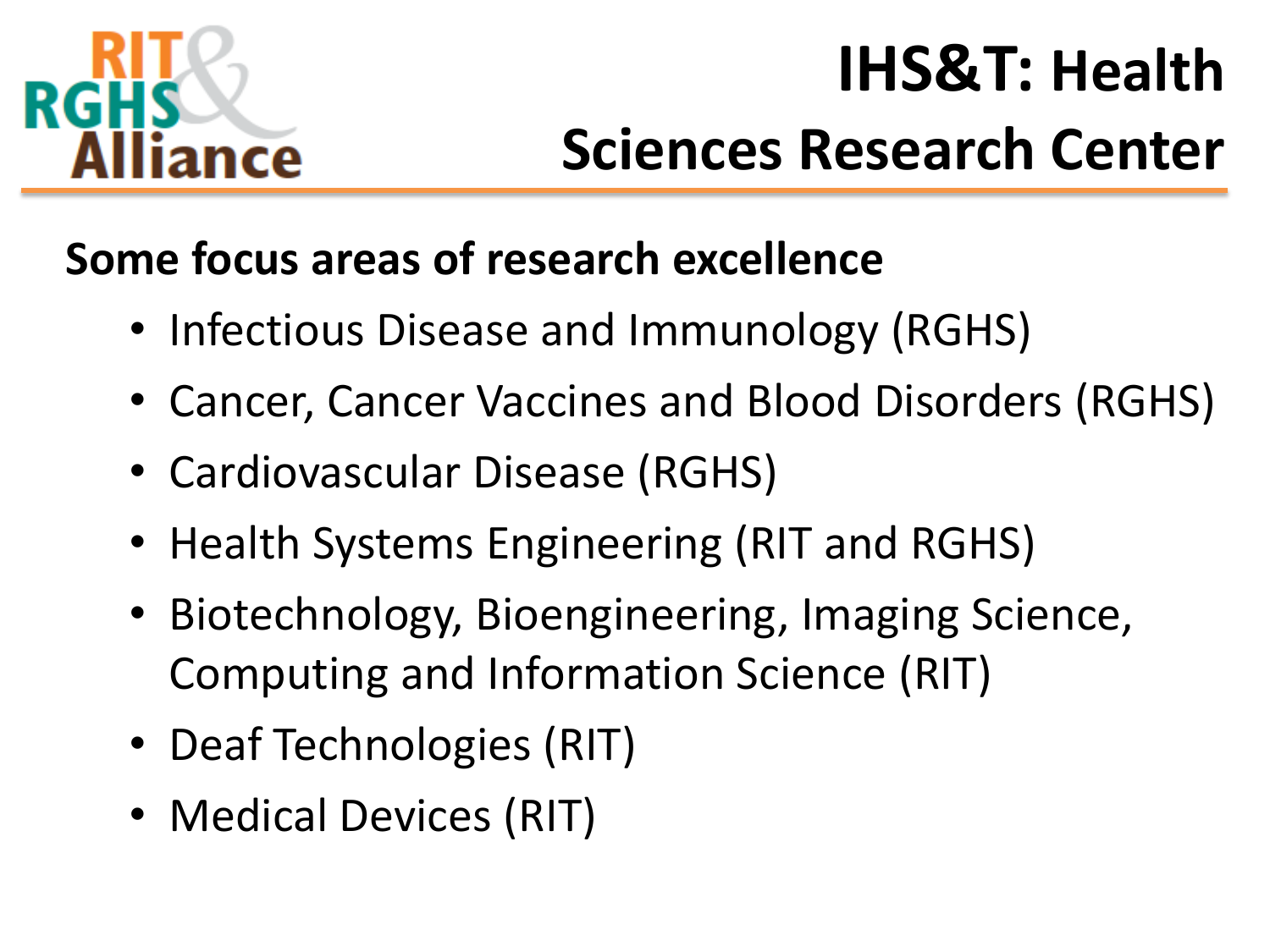

### **IHS&T: Health Sciences Outreach Center**

**Regional workforce development programs to build capacity for health care sector**

- Retraining displaced workers in lean six-sigma for health care
- Partner programs with regional workforce development agencies
- K-12 programs
- Annual conference on reengineering clinical practice
- Develop/support community health initiatives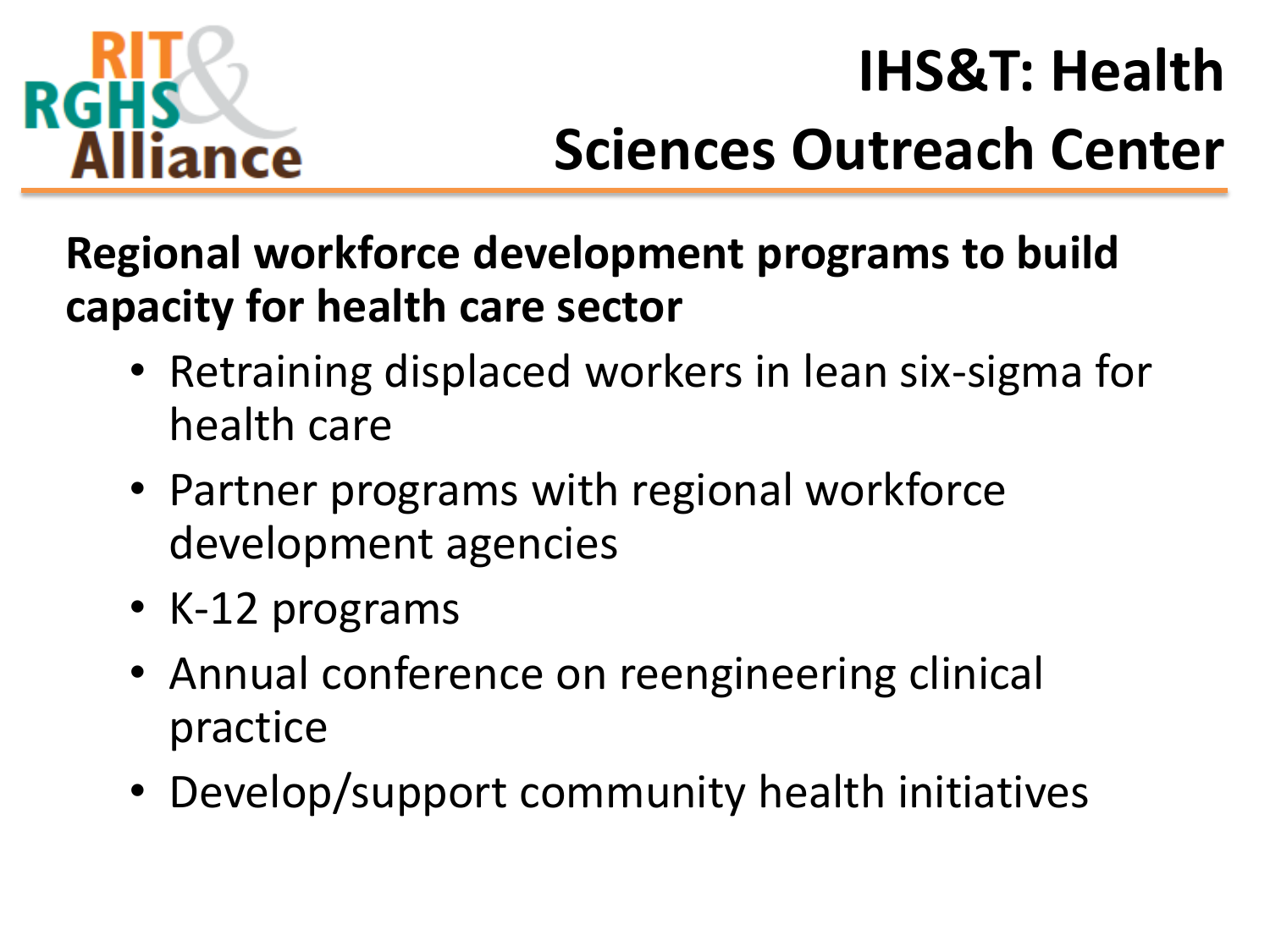

# **Policy details**

- Tenure and tenure-track lines will be housed in the College of HS & T
- Joint appointments between colleges and Institute; between RIT and RGHS
- Intellectual property and F&A distribution will follow RIT policy AND RIT-RGHS agreements
- Academic policies, such as tenure criteria, to be developed by founding faculty; pretenure faculty will have choice of criteria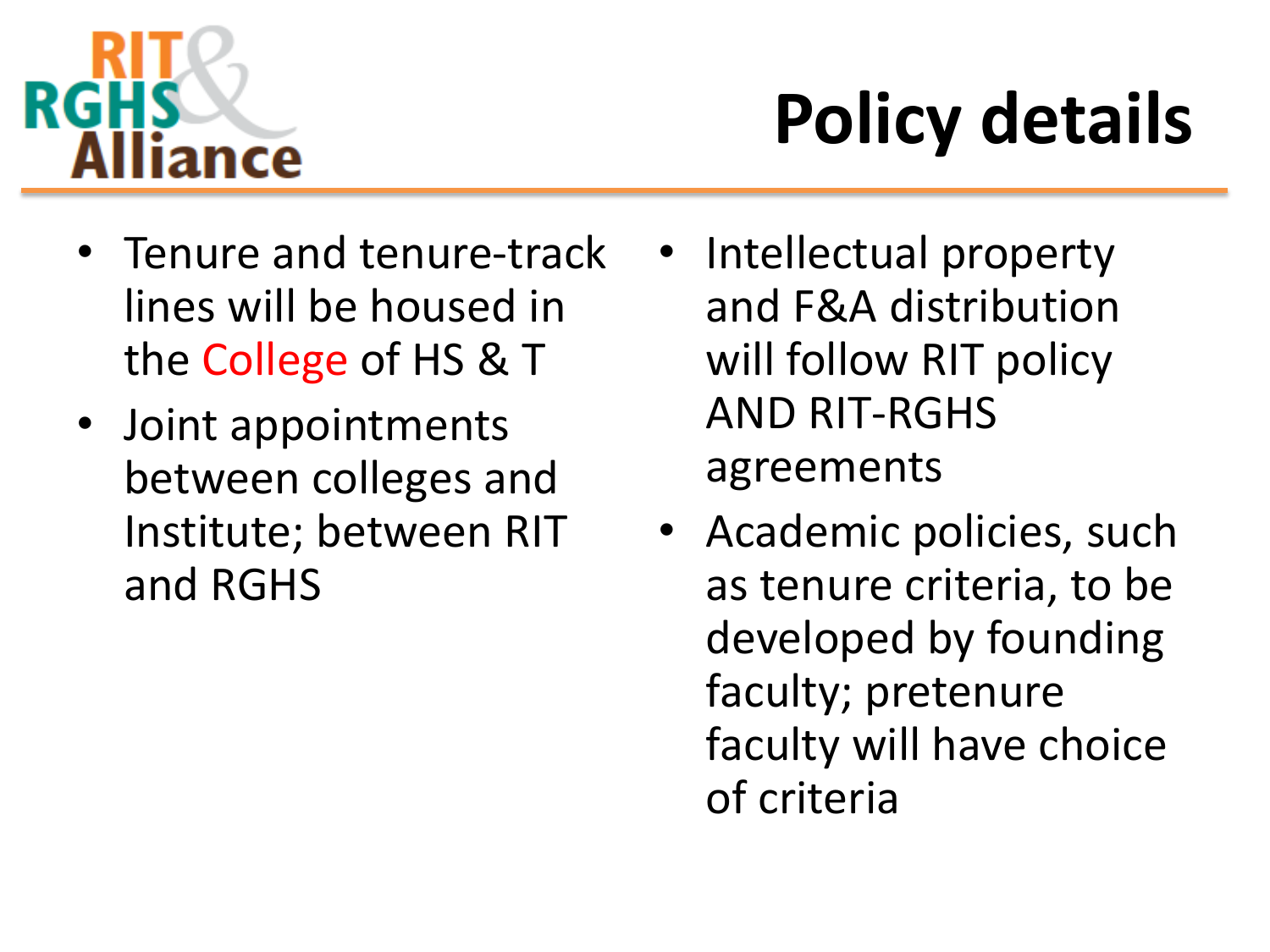

## **Business model**

- Revenue streams:
	- Tuition
	- Grants
	- Gifts
- Uses standard RIT academic cost model
- Expenses:
	- Faculty, staff lines
	- Administration
	- Equipment
	- Space

|                                 | Year 1    | Year 2      | Year 3    | Year 4       |
|---------------------------------|-----------|-------------|-----------|--------------|
| Office of VP staffing           | \$394,000 |             |           |              |
| Faculty and staff positions     | \$674,000 | \$1,050,000 | \$650,000 |              |
| (includes start-up packages)    |           |             |           |              |
| <b>Research Center staffing</b> |           |             | \$270,000 |              |
| <b>Outreach Center staffing</b> |           |             |           | \$189,000    |
| Academic facility               |           |             |           | \$27,000,000 |